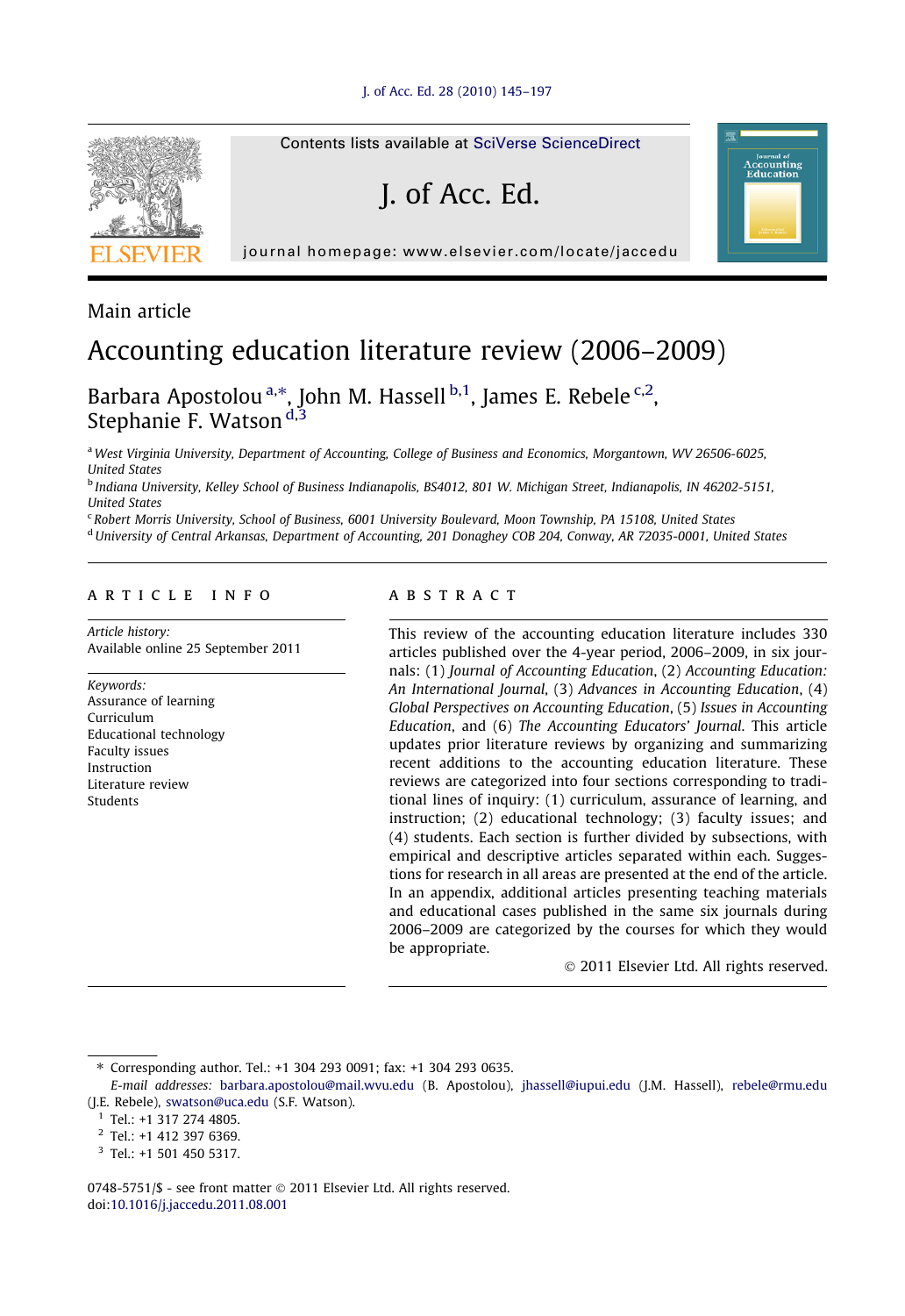#### 1. Introduction

This review of the accounting education literature includes 330 articles published over the 4-year period, 2006–009, in six journals: (1) Journal of Accounting Education, (2) Accounting Education: An International Journal, (3) Advances in Accounting Education, (4) Global Perspectives on Accounting Education, (4) Issues in Accounting Education, and (6) The Accounting Educators' Journal. The purpose of this review is to organize and summarize the articles added to the body of accounting education literature during the 2006–2009 time period. This literature review is the eighth in a series of accounting education literature reviews first published in 1986. [Table 1](#page--1-0) summarizes the series of articles and the journals included in each.

Of the 330 articles published, 185 are empirical (i.e., the author(s) present data and/or statistical evidence) and 145 are descriptive (i.e., anecdotal evidence). Eighty-nine instructional cases were published during the 2006–2009 time period. The empirical and descriptive articles are reviewed in the body of this article; the 89 instructional cases are listed in the appendix by topical area. Reviews of empirical articles are necessarily longer than reviews of descriptive articles due to including information about research methods and results, information not included in descriptive articles.

In prior years, non-case articles were approximately 45% empirical and 55% descriptive; however, in this 4-year period the numbers have reversed with 55% empirical and 45% descriptive. One reason for this reversal is that compared to prior years many more primarily descriptive articles contain evidential data about the success of a curricular or instructional approach. [Table 2](#page--1-0) provides the breakdown of empirical and descriptive articles by journal. More than 700 authors contributed to the accounting education literature during the 4-year period reviewed here, and many authors published more than one article or case.

Reviews of these 330 empirical and descriptive articles are categorized into four sections corresponding to traditional lines of inquiry:  $(1)$  curriculum, assurance of learning, and instruction<sup>4</sup>;  $(2)$ educational technology; (3) faculty issues; and (4) students. Each section is further divided into subsections, with empirical and descriptive articles separated in each subsection. Suggestions for research for all topical areas are presented in Section 6.2.

#### 2. Curriculum, assurance of learning, and instruction

This section covers the following topics: overall curricular issues, assurance of learning, 150-h curriculum, graduate programs, core competencies, instructional approaches, and specific content areas of accounting information systems, auditing and forensic, ethics and professional responsibility, financial, managerial and cost, taxation, international and governmental accounting, business law, and historical perspective of accounting.

Accounting researchers actively pursued curricular and instructional issues during 2006–2009, with 87 empirical articles and 100 descriptive articles published during this period. The articles overwhelming tend to be at one institution in one type of course. A major thrust during the period is that accounting researchers document curriculum and curricular changes. A large number of articles deal with auditing and forensic topics and about ethics and professional responsibilities, which reflect the emergence of forensic programs and faculty and practitioner concern about ethics. Also, many articles address cooperative learning, groups, teams, communication skills development, and mentoring, all of which are topics of interest to accounting faculty.

#### 2.1. Overall curricular issues

[Mangion \(2006\)](#page--1-0) investigates the extent of social and environmental accounting coverage in Australia. Survey evidence for accounting faculty members at 38 institutions (of 39 accredited institu-

 $4\,$  In prior iterations of this accounting education literature review series, assurance of learning was categorized as assessment in its own major section. Because of the small number of articles on the topic published between 2006 and 2009, it now appears as a subsection along with curriculum and instruction.